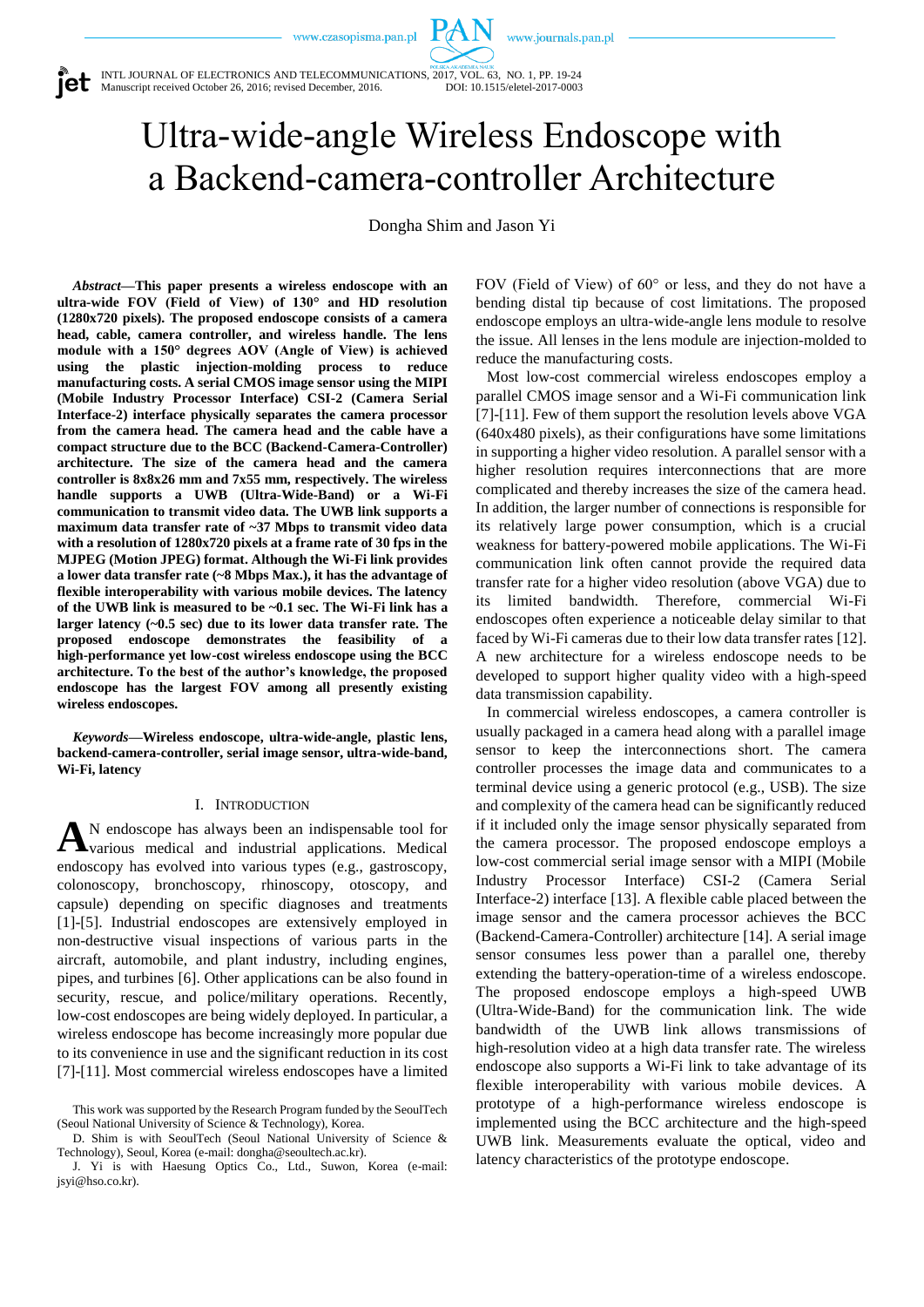# II. ARCHITECTURE OF WIRELESS ENDOSCOPE

For obvious reasons, a long cable should be avoided while interconnecting a parallel image sensor and a camera processor. First, a long interconnecting cable would introduce a synchronization issue among parallel data and clock channels [15]. Second, multiple parallel data lanes required by the image sensor would make the cable between a parallel image sensor and a camera processor bulky and stiff, limiting the accessibility and maneuverability of the endoscope [15]. Third, the increased complexity of the camera head and the long interconnecting cable would result in additional manufacturing costs. A parallel image sensor with a higher resolution needs more interconnections, which is a major bottleneck in achieving a high resolution endoscope.

The above issues can be resolved by using an image sensor with a serial interface using less interconnection for data lanes. The MIPI CSI-2 standard features a serial, fast, and low-power interface between a peripheral image module and a mobile device, ensuring relatively small dimensions [13].

Fig. 1 shows the structure of the proposed wireless endoscope with the BCC architecture using the MIPI CSI-2 image sensor. The endoscope consists of the camera head, a cable, a camera controller, and a wireless handle. The image sensor in the camera head connects to the camera controller through a multi-strand flexible cable. The camera controller converts the MIPI-enabled serialized digital sensor output into a UVC (USB Video Class) format, and directly communicates the UVC digital video to the wireless handle via a USB 2.0 cable. The wireless handle transmits the video data to a terminal device by either the UWB or the Wi-Fi communication link depending on the selected mode.

Fig. 2 shows the photo of the implemented wireless endoscope prototype. A wireless endoscope with a higher resolution can be achieved using the proposed BCC architecture along with the high-speed UWB link.



Fig. 1. Configuration of the ultra-wide-angle wireless endoscope with the backend-camera-controller configuration.



Fig. 2. Photo of the proposed wireless endoscope prototype.

#### III. IMPLEMENTATION OF WIRELESS ENDOSCOPE

#### *A. Camera Head*

Fig. 3 shows a 3-D exploded view of the camera head. It consists of a lens module, a holder, an image sensor, an interface board, and a case. Four aspheric lenses implement the ultra-wide-angle lens module with a 150° AOV (Angle of View) [16]. To reduce the manufacturing costs, all lenses are injection-molded using PMMA (Polymethyl Methacrylate) and no glass lenses are used. The AOV of the lens module is estimated to be  $\sim$ 150 $\degree$  with an F-number of 3.5, and an EFL (Effective Focal Length) of 1.02 mm. The lens module has the diameter and length of 3.5 and 3.1 mm, respectively [16].



Fig. 3. 3-D exploded view of the proposed camera head.

A commercial CMOS color image sensor reduces the size and cost of the camera module [17]. The image sensor uses the CSI-2 interface of the MIPI standard, which is widely adopted by conventional mobile devices. The MIPI standard features high performance to support a high data rate at low power consumption [13]. The image sensor has a one-lane high-speed CSI-2 serial data interface that reduces the number of interconnections significantly compared to those of a parallel image sensor [17]. It supports the high-definition resolution of 1280x720 pixels (720p) at a frame rate of 30 fps. The package size of the image sensor is 3.8x3.3 mm with a pixel size of 1.75x1.75 μm. Its low-power characteristic is especially critical for a mobile device powered by a battery. A parallel image sensor with similar specifications consumes 3x higher power [18]. The image sensor is mounted on a 7x7 mm PCB soldered perpendicular to the interface board. The interface board has a compact size of 7x11 mm, and does not include any other electronic component. The interface board connects to the camera controller through a ~70-cm long flexible cable containing multiple strands. The 14-strand cable offers interconnections for the MIPI data/clock lanes, the serial camera control bus, the system clock, the power supplies, and grounds. Although the cable has 24 strands, only 14 are used as the cable was chosen based on easy availability.

The camera unit is packaged within a plastic case. Fig. 4 shows a photo of the packaged camera head. The size of the camera module is 8x8x26 mm. The inset in the figure shows an illumination unit mounted on the holder. The unit has two white small-footprint chip LEDs with a size of 1.6x0.8 mm each. The camera head can be further reduced using a smaller image sensor with more compact design [16].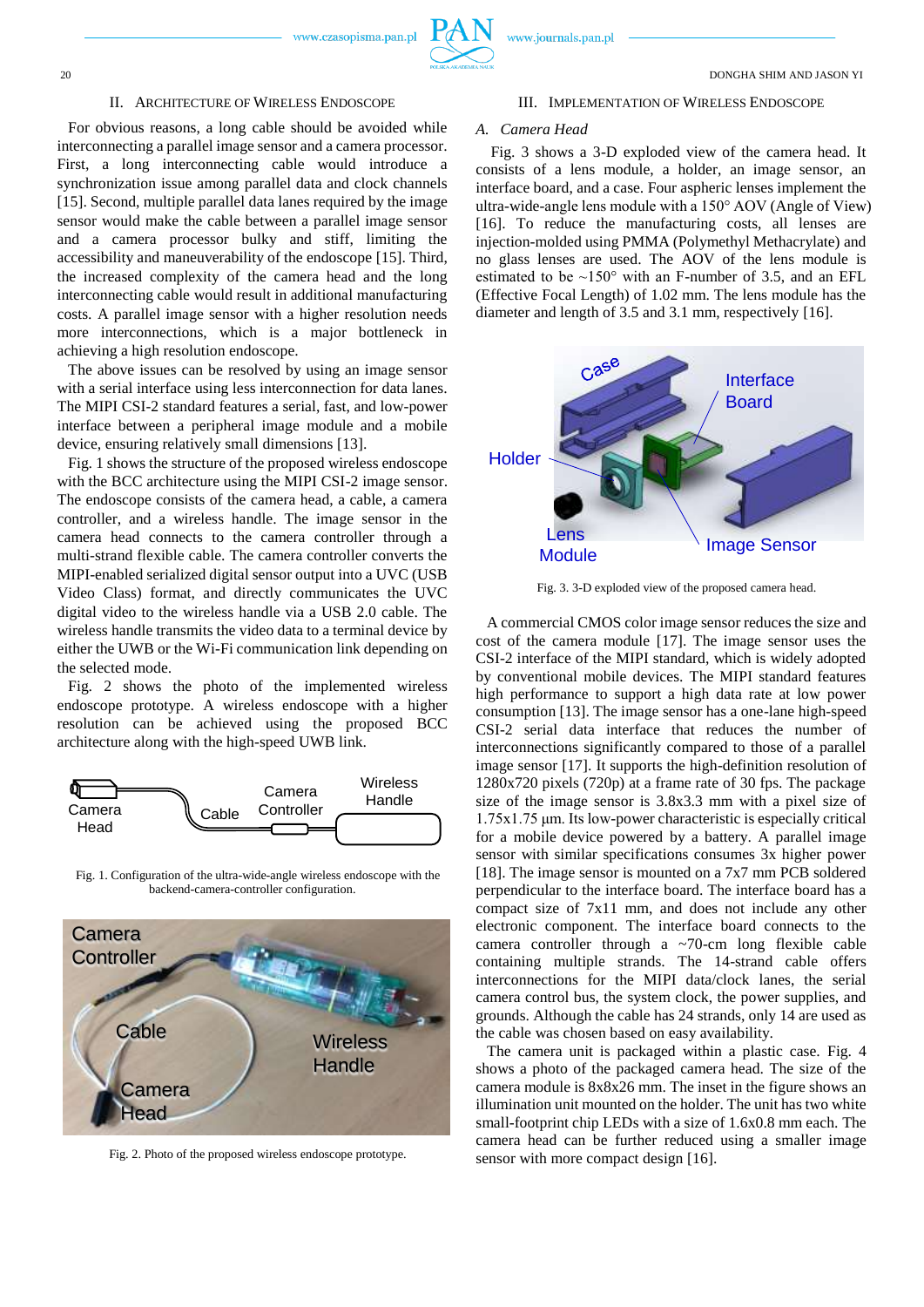

ULTRA-WIDE-ANGLE WIRELESS ENDOSCOPE WITH A BACKEND-CAMERA-CONTROLLER ARCHITECTURE 21



Fig. 4. Photo of the manufactured camera head. The inset show the illumination unit mounted on the holder.

# *B. Camera Controller*

Fig. 5 shows the top and the bottom side of the camera controller. A camera processor processes the video data and communicates with the wireless handle via the UVC interface [19]. The unit can transfer videos up to FHD (1920x1080 pixels) at 30 fps, streaming in the uncompressed YUY2 or the MPEG format. A serial flash memory is mounted for initialization of the image sensor [20]. The size of the camera controller board is 7x55 mm. A ~70-cm long multi-strand cable connects the camera head and the camera controller. The output of the camera controller connects to the wireless handle via a ~10-cm long USB 2.0 cable, although the camera controller can be readily integrated within the wireless handle if necessary.



Fig. 5. Top and bottom side of the camera controller for the wireless endoscope.

## *C. Wireless Handle*

Fig. 6 shows the configuration of the wireless handle. It transmits video data from the camera controller wirelessly using the UWB or the Wi-Fi link. The UWB or the Wi-Fi unit is exclusively powered (selected) through the mode switch. The USB cable from the camera controller connects to the input of the USB diplexer that delivers the video signal to either the UWB or the Wi-Fi unit depending on the position of the mode switch. The regulator converts the 5 V from the booster/charger to 3.3 V to supply the USB diplexer. Since the USB diplexer operates under a different supply voltage, the level shifter translates the control voltage level from the mode switch. The booster/charger converts the output voltage of the battery and charges it from an external source.



Fig. 6. Configuration of the wireless handle.

UWB is a communications technology with a wide bandwidth (typically defined as greater than 20% of the centre frequency or 500 MHz) [21]. It is typically characterized by high-speed, ultra-low power, and short range. UWB radios operate with very low transmit power and do not cause interference with electronic devices or other types of radios.

A commercial WUSB (Wireless USB) adaptor module implements the high-speed UWB unit [22], [23]. The UWB unit includes a broadband biconical antenna, widely adopted in UWB applications [24]-[26]. The size of the unit is 17x34x4 mm. There is a report of a wireless camera using the UWB unit [27]. The camera transmits videos with a resolution of 2048x1536 pixels (QXGA) at a frame rate of 15 fps in an MJPEG (Motion JPEG) format [27]. The maximum data transfer rate reached was ~40 Mbps. Therefore, this wireless handle should be able to support a camera head with a resolution higher than 1280x720 pixels.

A Wi-Fi UVC video router is employed for the Wi-Fi unit [28]. It is compliant with the IEEE 802.11 b/g/n standards. The unit works as an AP (Access Point) and any mobile device can directly connect to it without going through a Wi-Fi network. The size of the module is 35x25x18 mm, and this includes the PIFA (Planar Inverted-F Antenna) at the edge of the unit.

The USB signal from the camera controller connects to the UWB or the Wi-Fi unit depending on the selected communication mode. A high-bandwidth electronic USB diplexer handles the switching. It has a maximum on resistance of 10  $\Omega$  with a variation of 0.35  $\Omega$  [29]. It is powered by 3.3 V from a regulator, as its supply voltage range (3.0-4.3 V) is lower than 5 V.

The regulator converts the 5 V from the booster/charger to 3.3 V to power the USB diplexer and the level shifter, and is implemented using an LDO (Low Dropout) regulator featuring low noise and low power characteristics [30].

Since the maximum output voltage of the mode switch (5 V) exceeds the maximum input control voltage level of the USB diplexer (3.3 V), a level shifter is employed to make the voltage levels compatible and is implemented using a Schmitt-trigger inverter [31]. The level shifter is powered by the 3.3 V generated by the regulator.

The mode switch, connected to the power switch, selectively powers the UWB or the Wi-Fi unit. It also provides the control signal for the USB diplexer through the level shifter. The switch is a mechanical toggle unit with a DPDT (Double Pole Double Throw) configuration.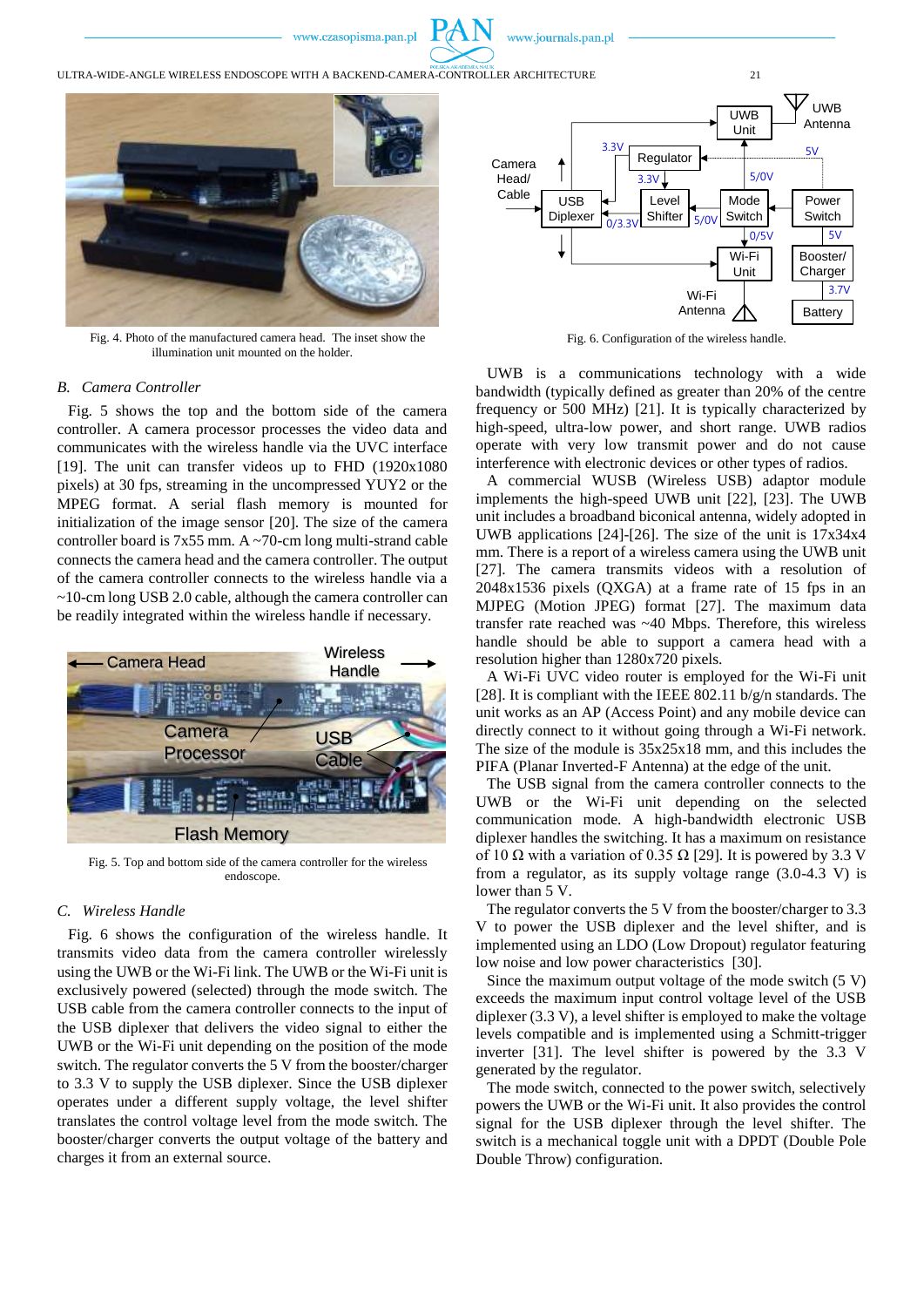

#### 22 DONGHA SHIM AND JASON YI

The power switch is a mechanical toggle unit with an SPDT (Single Pole Double Throw) configuration and is placed between the booster/charger and the mode switch to control the supply power to the wireless endoscope.

Over time, a slight degradation in the data transfer rate was observed caused by the heat from the communication units. A heat sink (an aluminium cooling fin and a ceramic plate) is mounted on each unit to mitigate the temperature rise, and is shown in Fig. 7. The battery is a cylindrical lithium-ion type generating 3.7 V, and a capacity of 2600 mAh [32].

The booster/charger steps up the battery output voltage of 3.7 V to 5.0 V to supply the UWB/Wi-Fi module, the regulator, the camera controller, and the camera head. The unit also charges the battery from an external 5 V source. All components are mounted on a two-layer FR-4 PCB with a size of 140x40 mm. The top and the bottom sides of the wireless handle are shown in Fig. 7.



Fig. 7. Top and bottom side of the wireless handle.

## IV. MEASUREMENT RESULTS

# *A. Field of View*

The FOV measurement on the proposed endoscope is compared with that on a commercial unit (WF200) [11]. Two camera heads are attached and positioned at the same height above a grid pad (Fig. 8). The vertical distance between the camera heads and the pad is 38 mm. The size of a square cell in the pad is 10x10 mm. The transmitted video from the proposed and the commercial unit is displayed via a laptop and a mobile tablet, respectively [33]. The horizontal and the vertical FOV of the proposed endoscope is estimated to be 69° and 117°, respectively, with the diagonal FOV as 130° (Fig. 9). Moderate barrel distortion is observed due to the ultra-wide-angle characteristic of the lens module. To the best of the author's knowledge, the proposed endoscope has the largest FOV among all existing wireless endoscopes. The measured FOV is smaller than the AOV of the lens module (150°) since the image sensor can cover only a part of an incident image through the lens module. The horizontal, the vertical, and the diagonal FOV of the commercial unit are estimated to be 46°, 33°, and 55°, respectively (Fig. 10). The FOV of the proposed endoscope is more than twice that of the commercial unit.



Fig. 8. FOV measurement setup.

|                                                                                                                                                                                                                                                                       | œ<br>اللي<br>التي<br>ھي                                            | <b>COLLEGE</b><br>معرو<br>مي<br><b>STATISTICS</b>                                   | ×<br>٠<br>٠<br>×<br>$n = 0$<br>×<br>٠<br>٠<br>$-10 - 10$<br>×<br>٠<br>$n =$<br>×<br>٠                                                                           | ٠<br>٠<br>٠<br>٠<br>٠<br>٠                | ٠<br>٠<br>×.<br>P.<br>٠<br>٠<br><b>ST 10</b><br>٠<br>×<br>$-10 - 10$<br>٠<br>۰<br>$-100$                           | ٠<br>۰<br>٠<br>٠<br>٠<br>ن ب<br>٠<br>n.<br><b>The Second</b><br>۰<br>٠<br><b>Barriot</b>                          | ٠<br>٠.<br>$\sim$<br>۰.<br>din 1979.<br>ang-<br>۰.<br>an,<br>an a<br>an,<br><b>Color</b>                                                                                                   |
|-----------------------------------------------------------------------------------------------------------------------------------------------------------------------------------------------------------------------------------------------------------------------|--------------------------------------------------------------------|-------------------------------------------------------------------------------------|-----------------------------------------------------------------------------------------------------------------------------------------------------------------|-------------------------------------------|--------------------------------------------------------------------------------------------------------------------|-------------------------------------------------------------------------------------------------------------------|--------------------------------------------------------------------------------------------------------------------------------------------------------------------------------------------|
| <b>The Contract of the Contract of the Contract of the Contract of the Contract of the Contract of the Contract of the Contract of the Contract of the Contract of the Contract of the Contract of the Contract of the Contract </b><br>$1000 + 1000$<br>$-0.44$<br>- | الألي<br>a post<br>主の主に<br>$10.5 - 0.3$                            | <b>COL</b><br>$10-10$<br><b>ALCOHOL:</b><br>$-4$<br>1.11<br>****                    | ٠<br>٠<br>٠<br>×<br>٠<br>٠<br>٠<br>×<br>٠<br>٠<br>۰                                                                                                             | ٠<br>٠<br>٠<br>٠<br>$\rightarrow$         | ٠<br>٠<br>٠<br>٠<br>٠<br>×.<br>٠<br>٠<br>×<br>٠<br>٠<br>×.                                                         | ٠<br><b>STEP</b><br>۰.<br>٠<br>a.<br><b>18 (18)</b><br>$\sim$<br>$\sim$<br>×<br>٠<br>P.<br>$\mathbf{r}$<br>×<br>٠ | ٠,<br>an,<br>٠.<br>ł<br><b>ALC</b><br><b>COLUM</b><br>٠<br>٠<br>$-8.8$<br><u>a.,</u><br><b>COLUM</b><br>۰<br>an a<br><b>STATE</b><br><b>COLOR</b><br>an an<br>٠<br>$x - a$<br><b>COLOR</b> |
| 16.68<br>1266<br><b>SALL</b><br>--                                                                                                                                                                                                                                    | 请用审算<br>10.00 00.00<br>(8-10 W. M.)<br><b>PERSONAL</b><br>an massa | . .<br>$n - n$<br><b>S.A.W. B</b><br>10.00<br>$4 - 6$<br><b>ALCOHOL:</b>            | ٠<br>٠<br>×<br>٠<br>٠<br>٠<br>٠<br>$\overline{a}$<br>٠<br>٠<br>٠<br>٠<br>٠<br>٠                                                                                 | ٠<br>٠<br>٠<br>٠<br>٠<br>٠                | ٠<br>٠<br>٠<br>٠<br>٠<br>٠<br>٠<br>$\sim$                                                                          | ٠<br>٠<br>٠<br>×<br>٠<br>٠<br>٠<br>٠<br>٠<br>$\blacksquare$<br>٠<br>٠<br>٠<br>$\sim$                              | The Color<br>٠<br>٠<br>٠<br><b>FIFEFIN</b><br>9488<br>$\sim$<br>$\sim$<br>9 9 9 9<br><b>State Street</b><br>٠<br>. .<br><br>$9 - 9 - 8$<br>$-1$ $+1$<br>$10 - 10 - 10 = 1$                 |
| <b>Stationary</b><br>۰.<br>۰<br>٠<br>16<br>۰.                                                                                                                                                                                                                         | <b>STATE</b><br>an ng<br>a <sub>lar</sub><br><b>Change</b><br>an,  | <b>ALCOHOL:</b><br><b>STATION</b><br><b>Change</b><br>an <sub>de</sub><br>din 1979. | ٠<br>٠<br>٠<br>٠<br>٠<br>$\overline{a}$<br>٠<br>$1 - 4$<br>۰<br>۰<br>٠<br>×<br>$\mathcal{L}$<br>$\blacksquare$<br>۰<br>٠<br>۰<br><b>PERSONAL</b><br>٠<br>٠<br>٠ | ٠<br>٠<br>٠<br>٠<br>٠<br>٠<br>۰<br>$\sim$ | $\overline{\phantom{a}}$<br>٠<br>$\sim$<br>$\sim$<br>٠<br>$\sim$<br>$\overline{a}$<br>٠<br>$\sim$<br>$\rightarrow$ | ٠<br>٠<br>٠<br>٠<br>٠<br>٠<br>٠<br>٠<br>٠<br>٠<br>×<br>a.                                                         | 3.111<br>$-0.001$<br>$-10^{-1}$<br><b>COLLEGE</b><br>日野井市<br>×<br>٠                                                                                                                        |
|                                                                                                                                                                                                                                                                       | 41 p<br>٠.<br>—<br>۰.<br>٠                                         | ang,<br>۰<br>47<br>47<br>×.<br>×<br>٠<br>۰,                                         | ٠<br><b>COLLEGE</b><br>×<br>٠<br>ý.<br>×<br>×<br>٠<br>٠<br>٠<br>٦<br>$\frac{1}{4}$<br>٠<br>×<br>۰<br>9.91<br>٠<br><b>CALL AND</b>                               | 97.14<br>×<br>×<br>۰<br>×<br>46.146       | ٠<br>$\rightarrow$<br>٠<br>٠<br>$\sim$<br>٠<br>٠<br>٠<br>٠                                                         | $\sim$<br>٠<br>10.10<br>٠<br>$\sim$<br>$\mathbf{r}$<br>$\sim$<br>×<br>٠<br>÷<br>٠<br>$-10$<br>نائي                | مي<br><b>STAR</b><br>œ.<br><b>SE</b><br>$\sim$<br>m<br><b>COLLE</b><br>$x - x$<br><b>STATISTICS</b><br>×<br>ا ہے۔<br>$\bullet$<br><b>COL</b><br>$-0.92$                                    |

Fig. 9. Grid photo by the proposed ultra-wide-angle endoscope.



Fig. 10. Grid photo by the commercial wireless endoscope (WF200) [11].

## *B. Video Performance*

The video performance of the wireless endoscope is evaluated along with the resolution, the frame rate, and the data transfer rate. The wireless handle and a receiver (UWB or Wi-Fi adaptor) are placed within LOS (Line-of-Sight) at a distance of 2 m. A free and open source cross-platform multimedia player and a framework (VLC) are used to measure the video performance [34]. The endoscope operates at 720p HD resolution (1280x720 pixels) at a frame rate of 30 fps in the UWB mode. The maximum data transfer rate reaches ~37 Mbps. The endoscope operates in the Wi-Fi mode at the same resolution, but has a much lower data transfer rate (~8 Mbps Max.). Although VLC does not provide a frame rate in the Wi-Fi mode, after comparing the measured data transfer rates, it is estimated to be more than four times lower than the frame rate of the UWB mode.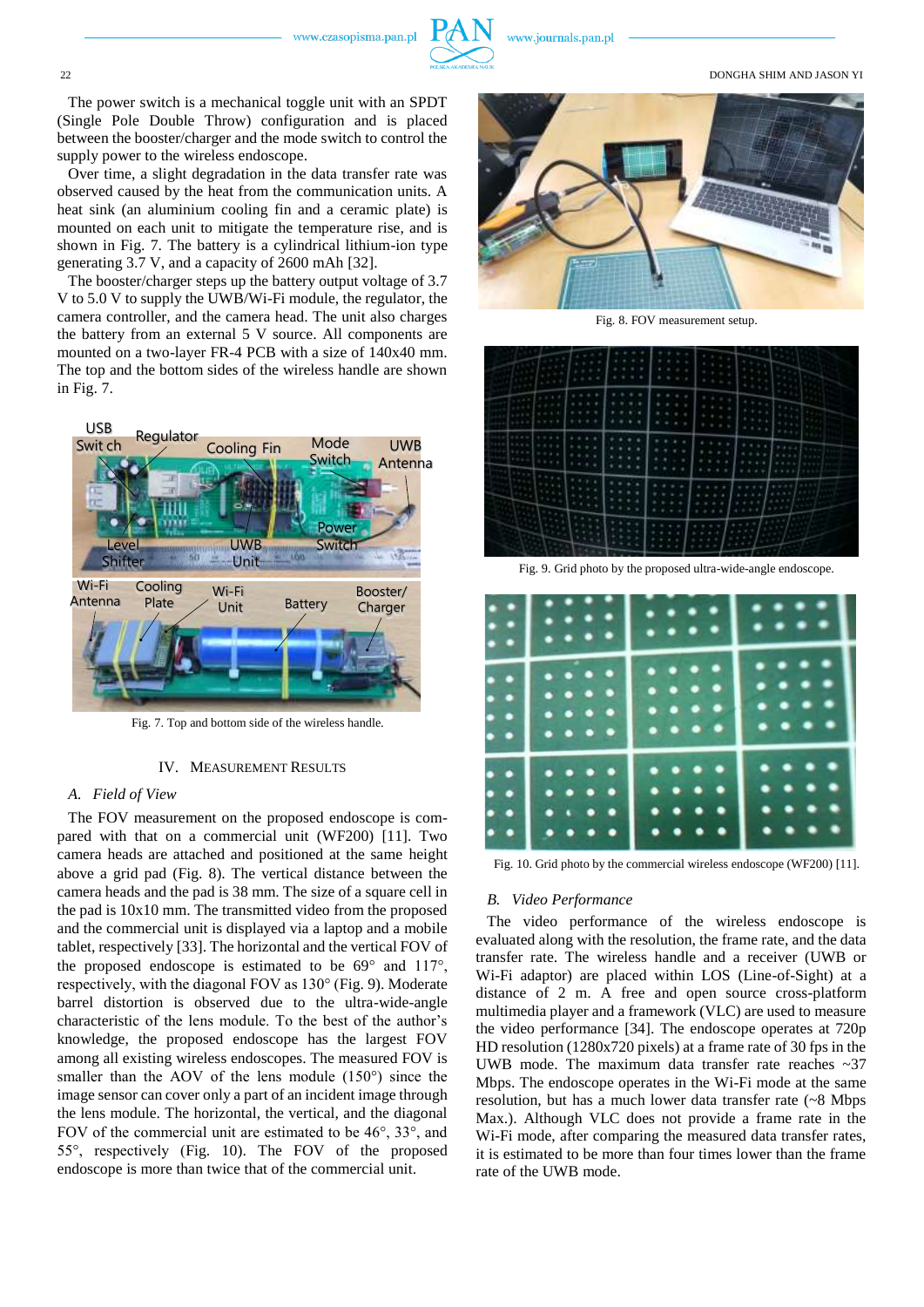

ULTRA-WIDE-ANGLE WIRELESS ENDOSCOPE WITH A BACKEND-CAMERA-CONTROLLER ARCHITECTURE 23

## *C. Latency*

The video latency of the UWB link is measured using the setup shown in Fig. 11 [27]. The camera head is positioned to observe a running stopwatch. Its video output is transmitted to the host UWB adapter plugged into a laptop and is displayed on the screen. The video latency can be estimated from the time difference of the original and the captured stopwatch window. The camera has a latency of ~0.1 sec for the UWB mode. To measure the latency in the Wi-Fi mode, an embedded adaptor in the laptop is connected to the Wi-Fi unit in the wireless handle. Following the same method, the Wi-Fi unit shows a latency of  $\sim 0.5$  sec (Fig. 12). The larger latency in the Wi-Fi mode of operation can be explained mainly by the lower data transfer rate and the lower frame rate. The overall power consumption of the endoscope is measured to be 1.5 and 2.1 W at the UWB and the Wi-Fi operation modes, respectively. The performances of various commercial endoscopes are compared in Table I.



Fig. 11. Latency measurement in UWB communication mode.



Fig. 12. Latency measurement in Wi-Fi communication mode

# V. CONCLUSION

An ultra-wide-angle wireless endoscope was demonstrated with an FOV of 130° and with HD resolution (1280x720 pixels). The lens module is implemented with all-plastic lenses to have an AOV of 150°. The lenses are manufactured by a plastic injection-molding process to reduce the cost. The endoscope employs a BCC architecture to physically separate the camera controller from the camera head. The compact structure of the camera head is achieved using a serial CMOS image sensor with a MIPI CSI-2 interface. The horizontal and the vertical FOV of the proposed endoscope are estimated to be 69° and 117°, respectively, with the diagonal FOV as 130°.

TABLE I SUMMARY OF PERFORMANCE COMPARISON

| Ref.      | FoV<br>$(\text{deg.})$ | Resolution<br>(pixels) | Frame<br>Rate<br>(fps) | Dia.<br>(mm)  | Commu-<br>nication |
|-----------|------------------------|------------------------|------------------------|---------------|--------------------|
| [7]       | 60                     | 640x480                | 30                     | 9             | WiFi               |
| [8]       | <b>NA</b>              | 640x480                | <b>NA</b>              | 9.8           | WiFi               |
| [9]       | 50                     | 640x480                | 30                     | 17            | WiFi               |
| [10]      | 105                    | 1.3M                   | <b>NA</b>              | <b>NA</b>     | 5.8 GHz            |
| [11]      | 60                     | 1280x720               | <b>NA</b>              | 8.5           | WiFi               |
| This work | 150                    | 1280x720               | 30/<br>NA              | 11.2<br>(8x8) | UWB/<br>WiFi       |

The wireless handle includes the UWB and the Wi-Fi communication units for the wireless video transmission. The UWB link supports a maximum data transfer rate of ~37 Mbps to transmit videos with a resolution of 1280x720 pixels and a frame rate of 30 fps in the MJPEG format. The endoscope also supports the Wi-Fi operation mode for enhancing the interoperability with various mobile devices, although at a relatively lower speed (~8 Mbps Max.). The latency of the endoscope is measure to be ~0.1 sec in the UWB mode. A noticeable latency (~0.5 sec) is observed in the Wi-Fi mode due to its lower data transfer rate.

These results suggest that the proposed BCC architecture along with the high-speed UWB link should be able to keep pushing the resolution of a wireless endoscope above HD-levels while keeping the size of the camera head and the cable compact. The proposed endoscopy structure will open up the path to a higher-performance yet low-cost wireless endoscopy.

## **REFERENCES**

- [1] J. M. Edmonson, "History of the instruments for gastrointestinal endoscopy," *Gastrointestinal Endoscopy*, vol. 37, no. 2, pp. S27-S56, 1991. DOI: http://dx.doi.org/10.1016/S0016-5107(91)70910-3
- [2] S. J. Spaner and G. L. Warnock, "A Brief History of Endoscopy, Laparoscopy, and Laparoscopic Surgery," *J. Laparoendoscopic & Advanced Surgical Techniques*, vol. 7, no. 6, pp. 369-373, Jan. 2009.
- [3] A. R. Haas, A. Vachani and D. H. Sterman, "Advances in Diagnostic Bronchoscopy," *Amer. J. Respiratory and Critical Care Medicine*, vol. 182, no. 5, pp. 589-597, 2010. DOI: 10.1164/rccm.201002-0186CI
- [4] C. A. Rawlings, "Diagnostic Rigid Endoscopy: Otoscopy, Rhinoscopy, and Cystoscopy," *J. Amer. Animal Hospital Association*, vol. 39, pp. 849-868, 2009.
- [5] T. Nakamura and A. Terano, "Capsule endoscopy: past, present, and future," *J. Gastroenterology*, vol. 43, no. 2, pp. 93-99, 2008.
- [6] "The World of Industrial Endoscopy", Karl Storz GmbH [online]. https://www.karlstorz.com/cps/rde/xbcr/karlstorz\_assets/ASSETS/34330 42.pdf.
- [7] Flex-WiFi-9mm, Vividia [online]. http://www.amazon.com/Vividia-Waterproof-Inspection-Borescope-Endoscope/dp/B00DCVZQGC/ref=sr
- \_1\_3?ie=UTF8&qid=1390623081&sr=8-3&keywords=wifi+endoscope. [8] DCiS1, General Tool [online]. http://www.generaltools.com/ iborescope.html.
- BR200, Extech Instruments [online]. http://www.extech.com.
- [10] MD-910, Dongguan Magenta Medical Instrument Co. [online]. http://www.dgmagenta.com.
- [11] WF200, CrazyFire [online]. http://www.amazon.com/CrazyFire% C2%AE-WF200-Endoscope-Inspection-Flashlight/dp/B00H2JCENS.
- [12] R. Hill, C. Madden, A. van den Hengel, A., H. Detmold and A. Dick, "Measuring Latency for Video Surveillance Systems," Digital Image Computing: Techniques and Applications (DICTA), Dec. 2009, pp. 89-95. doi: 10.1109/DICTA.2009.23